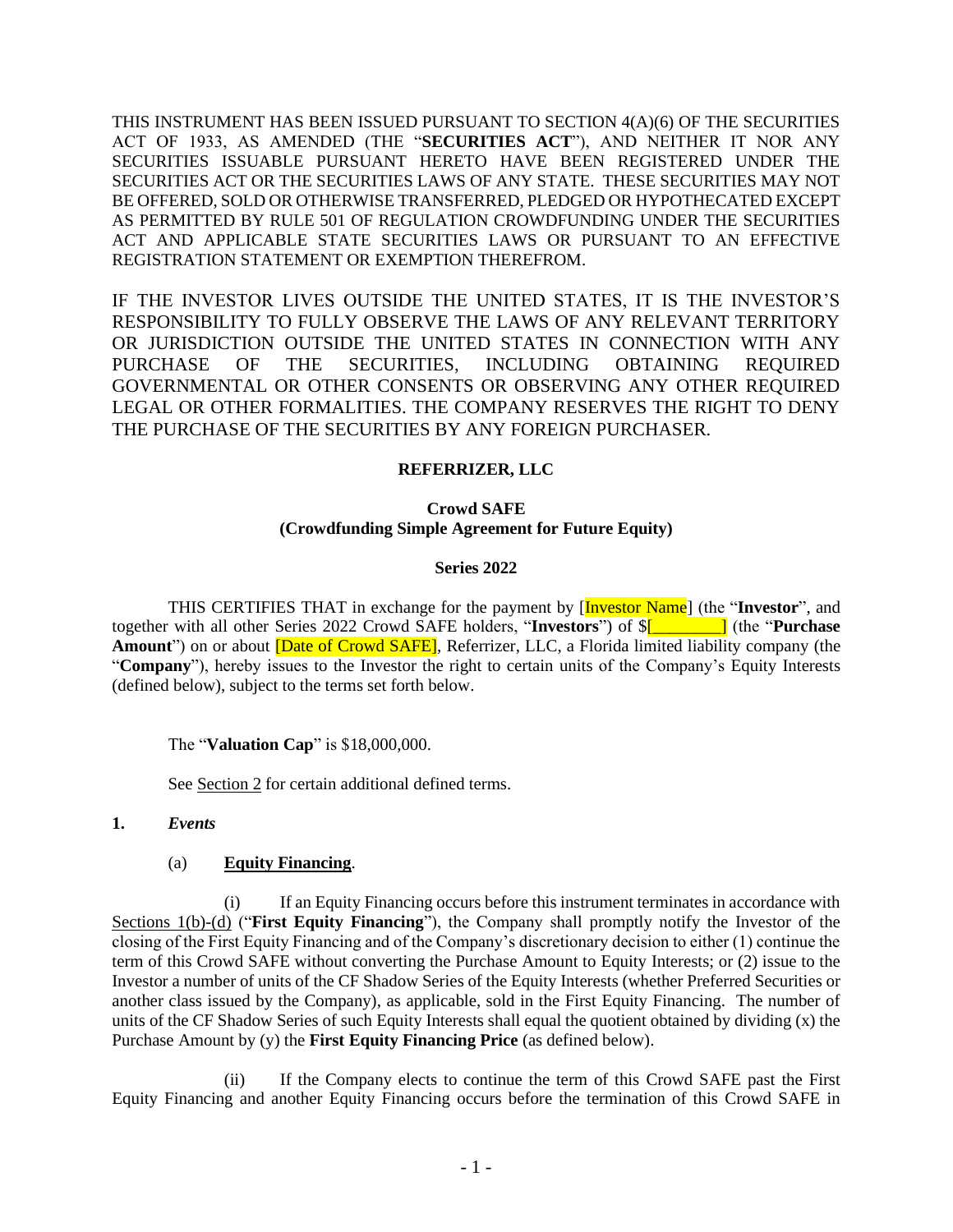accordance with Sections 1(b)-(d) (each, a "**Subsequent Equity Financing**"), the Company shall promptly notify the Investor of the closing of the Subsequent Equity Financing and of the Company's discretionary decision to either (1) continue the term of this Crowd SAFE without converting the Investor's Purchase Amount to Equity Interests; or (2) issue to the Investor a number of units of the CF Shadow Series of the Equity Interests (whether Preferred Securities or another class issued by the Company) sold in the Subsequent Equity Financing. The number of units of the CF Shadow Series of such Equity Interests shall equal to the quotient obtained by dividing (x) the Purchase Amount by (y) the First Equity Financing Price.

# (b) **Liquidity Event**.

(i) If there is a Liquidity Event before the termination of this instrument and before any Equity Financing, the Investor must select, at its option, within thirty (30) days of receiving notice (whether actual or constructive), either (1) to receive a cash payment equal to the Purchase Amount (or a lesser amount as described below) or (2) to receive from the Company a number of units of Common Securities equal to the Purchase Amount (or a lesser amount as described below) divided by the Liquidity Price.

(ii) If there is a Liquidity Event after one or more Equity Financings have occurred but before the termination of this instrument, the Investor must select, at its option, within thirty (30) days of receiving notice (whether actual or constructive), either (1) to receive a cash payment equal to the Purchase Amount (or a lesser amount as described below) or (2) to receive from the Company a number of units of the most recent issued Equity Interests (whether Preferred Securities or another class issued by the Company) equal to the Purchase Amount divided by the First Equity Financing Price. Units of Equity Interests granted in connection therewith shall have the same liquidation rights and preferences as the units of Equity Interests issued in connection with the Company's most recent Equity Financing.

(iii) If there are not enough funds to pay the Investor and holders of other Crowd SAFEs (collectively, the "**Cash-Out Investors**") in full, then all of the Company's available funds will be distributed with equal priority and pro rata among the Cash-Out Investors in proportion to their Purchase Amounts. In connection with this Section 1(b), the Purchase Amount (or a lesser amount as described below) will be due and payable by the Company to the Investor immediately prior to, or concurrent with, the consummation of the Liquidity Event.

Notwithstanding Sections  $1(b)(i)(2)$  or  $1(b)(ii)(2)$ , if the Company's manager(s) (or board of directors if the Company becomes a corporation) determines in good faith that delivery of Equity Interests to the Investor pursuant to Section  $1(b)(i)(2)$  or Section  $1(b)(ii)(2)$  would violate applicable law, rule or regulation, then the Company shall deliver to Investor in lieu thereof, a cash payment equal to the fair market value of such Equity Interests, as determined in good faith by the Company's manager(s) (or board of directors if the Company becomes a corporation).

(c) **Dissolution Event**. If there is a Dissolution Event before this instrument terminates in accordance with Sections 1(a) or 1(b), subject to the preferences applicable to any series of Preferred Securities, the Company will distribute its entire assets legally available for distribution with equal priority among the (i) Investors (on an as converted basis based on a valuation of Common Securities as determined in good faith by the Company's manager(s) (or board of directors if the Company becomes a corporation) at the time of Dissolution Event), (ii) all other holders of instruments sharing in the assets of the Company at the same priority as holders of Common Securities upon a Dissolution Event and (iii) and all holders of Common Securities.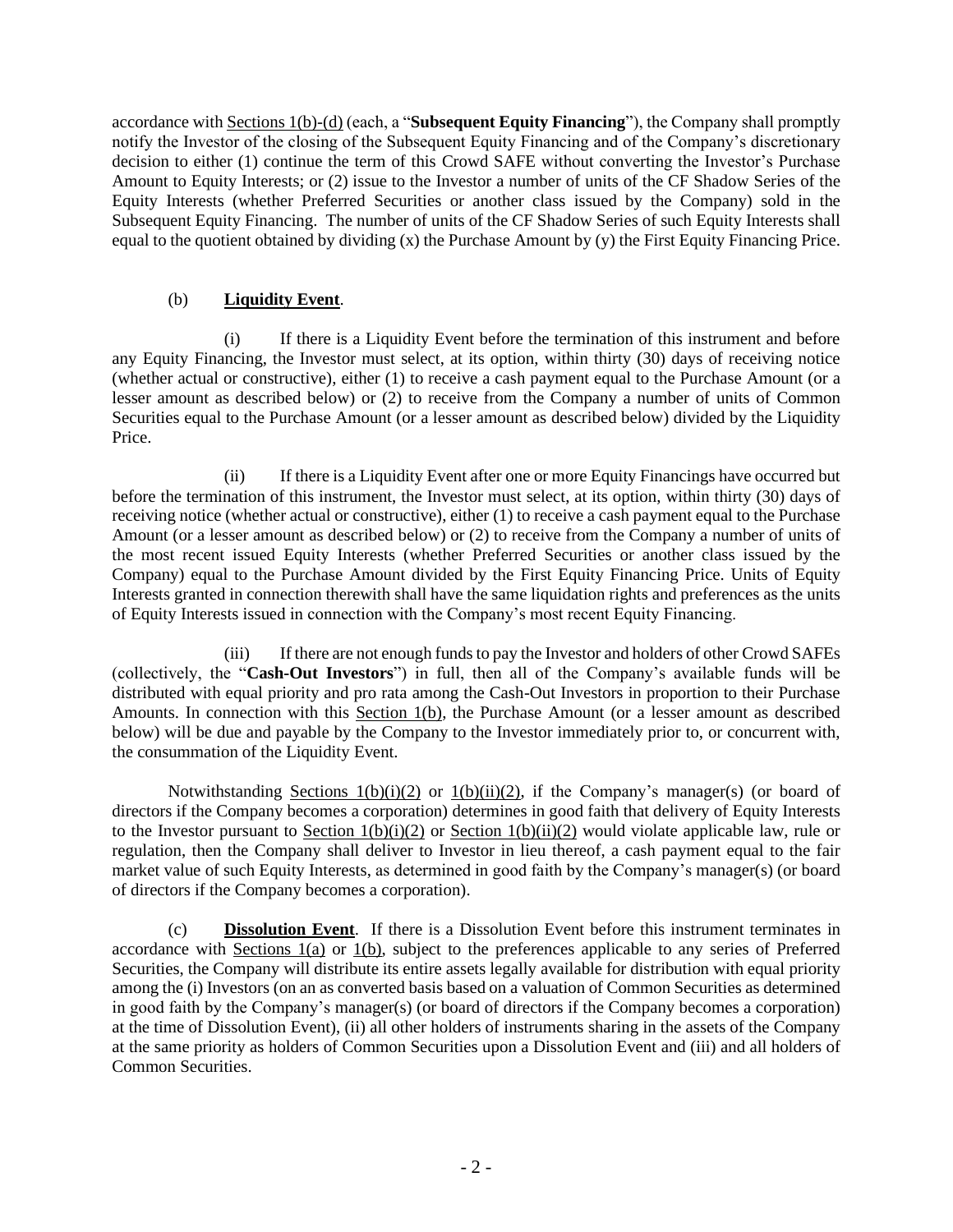(d) **Termination**. This instrument will terminate (without relieving the Company or the Investor of any obligations arising from a prior breach of or non-compliance with this instrument) upon the earlier to occur: (i) the issuance of units, whether in Equity Interests or in the CF Shadow Series or Common Securities to the Investor pursuant to Section 1(a) or Section 1(b); or (ii) the payment, or setting aside for payment, of amounts due to the Investor pursuant to Sections 1(b) or 1(c).

# **2.** *Definitions*

"**CF Shadow Series**" shall mean a non-voting series of Equity Interests that is otherwise identical in all respects to the units of Equity Interests (whether Preferred Securities or another class issued by the Company) issued in the relevant Equity Financing (e.g*.*, if the Company sells Series A Preferred Securities in an Equity Financing, the Shadow Series would be Series A-CF Preferred Securities), except that:

> (i) CF Shadow Series members shall have no voting rights and shall not be entitled to vote on any matter that is submitted to a vote or for the consent of the members of the Company; and

> (ii) CF Shadow Series members have no information or inspection rights, except with respect to such rights deemed not waivable by laws.

"**Change of Control**" means (i) a transaction or series of related transactions in which any "person" or "group" (within the meaning of Sections 13(d) and 14(d) of the Securities Exchange Act of 1934, as amended), becomes the "beneficial owner" (as defined in Rule 13d-3 under the Securities Exchange Act of 1934, as amended (the "**Exchange Act**")), directly or indirectly, of more than 50% of the outstanding voting securities of the Company having the right to vote for the election of members of the Company's board of directors or manager(s), (ii) any reorganization, merger or consolidation of the Company, other than a transaction or series of related transactions in which the holders of the voting securities of the Company outstanding immediately prior to such transaction or series of related transactions retain, immediately after such transaction or series of related transactions, at least a majority of the total voting power represented by the outstanding voting securities of the Company or such other surviving or resulting entity or (iii) a sale, lease or other disposition of all or substantially all of the assets of the Company.

"**Common Securities**" means common limited liability company membership units of the Company or common stock of the Company, if the Company is restructured as a corporation, including the securities issuable upon the conversion of this instrument pursuant to Section 1(a) or 1(b). For purposes of this Crowd SAFE, "common limited liability company membership units" refers to those interests in the Company that, as of the relevant event, would be last to receive a repayment of all capital contributions made in respect of such interests.

"**Dissolution Event**" means (i) a voluntary termination of operations, (ii) a general assignment for the benefit of the Company's creditors, (iii) the commencement of a case (whether voluntary or involuntary) seeking relief under Title 11 of the United States Code (the "Bankruptcy Code"), or (iv) any other liquidation, dissolution or winding up of the Company (excluding a Liquidity Event), whether voluntary or involuntary.

"**Equity Financing**" shall mean the next sale (or series of related sales) by the Company of its Equity Interests to one or more third parties following the date of this instrument from which the Company receives gross proceeds of not less than \$1,000,000 cash or cash equivalent (excluding the conversion of any instruments convertible into or exercisable or exchangeable for Equity Interests, such as SAFEs or convertible promissory notes) with the principal purpose of raising capital.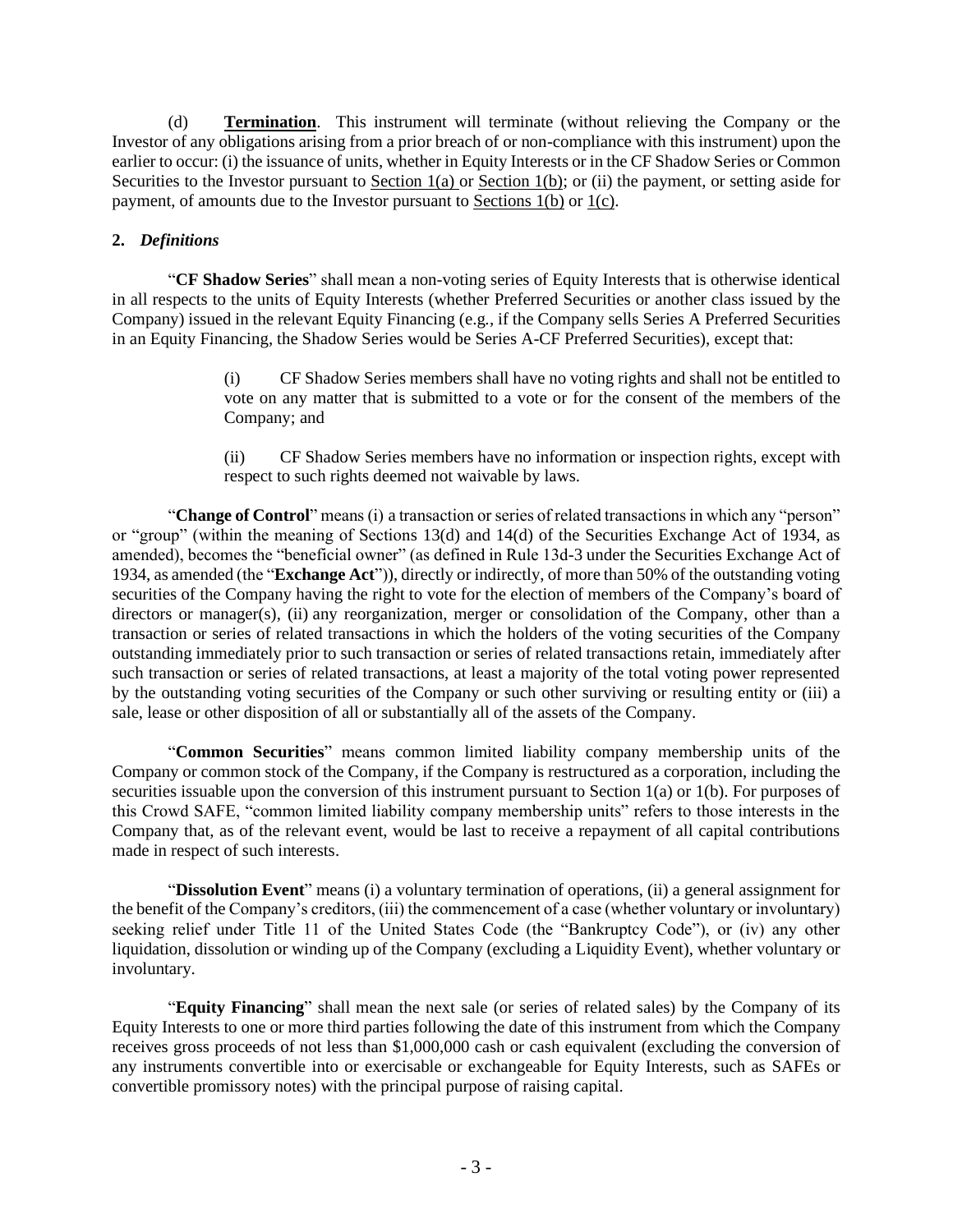"**Equity Interests**" shall mean Common Securities, Preferred Securities, any other capital or profits interest of the Company or any securities convertible into, exchangeable for or conferring the right to purchase (with or without additional consideration) Common Securities or Preferred Securities, except in each case, (i) any security granted, issued and/or sold by the Company to any director, officer, employee, advisor or consultant of the Company in such capacity for the primary purpose of soliciting or retaining his, her or its services, (ii) any convertible promissory notes issued by the Company, and (iii) any SAFEs issued.

"**First Equity Financing Price**" shall mean (x) if the pre-money valuation of the Company immediately prior to the First Equity Financing is less than or equal to the Valuation Cap, the lowest price per share of the Equity Securities sold in the First Equity Financing or (y) if the pre-money valuation of the Company immediately prior to the First Equity Financing is greater than the Valuation Cap, the SAFE Price.

"**Fully Diluted Capitalization**" shall mean the aggregate number, as of immediately prior to the First Equity Financing, of issued and outstanding units of Equity Interests, assuming full conversion or exercise of all convertible and exercisable securities then outstanding, including units of convertible Preferred Securities and all outstanding vested or unvested options or warrants to purchase Equity Interests, but excluding (i) the issuance of all units of Equity Interests reserved and available for future issuance under any of the Company's existing equity incentive plans, (ii) convertible promissory notes issued by the Company, (iii) any SAFEs, and (iv) any equity securities that are issuable upon conversion of any outstanding convertible promissory notes or SAFEs.

"**Intermediary**" means OpenDeal Portal LLC, a registered securities crowdfunding portal CRD#283874, or a qualified successor.

"**IPO**" means: (A) the completion of an underwritten initial public offering of Equity Interests by the Company pursuant to: (I) a final prospectus for which a receipt is issued by a securities commission of the United States or of a province of Canada, or (II) a registration statement which has been filed with the United States Securities and Exchange Commission and is declared effective to enable the sale of Equity Interests by the Company to the public, which in each case results in such equity securities being listed and posted for trading or quoted on a recognized exchange; (B) the Company's initial listing of its Capital Stock (other than shares of Capital Stock not eligible for resale under Rule 144 under the Securities Act) on a national securities exchange by means of an effective registration statement on Form S-1 filed by the Company with the SEC that registers shares of existing capital stock of the Company for resale, as approved by the Company's board of directors, where such listing shall not be deemed to be an underwritten offering and shall not involve any underwriting services; or (C) the completion of a reverse merger or take-over whereby an entity (I) whose securities are listed and posted for trading or quoted on a recognized exchange, or (II) is a reporting issuer in the United States or the equivalent in any foreign jurisdiction, acquires all of the issued and outstanding Equity Interests of the Company.

"**Liquidity Capitalization**" means the number, as of immediately prior to the Liquidity Event, of units of the Company's Equity Interests (on an as-converted basis) outstanding, assuming exercise or conversion of all outstanding vested and unvested options, warrants and other convertible securities, but excluding: (i) units of Equity Interests reserved and available for future grant under any equity incentive or similar plan; (ii) any SAFEs; (iii) convertible promissory notes; and (iv) any equity securities that are issuable upon conversion of any outstanding convertible promissory notes or SAFEs.

"**Liquidity Event**" means a Change of Control or an IPO.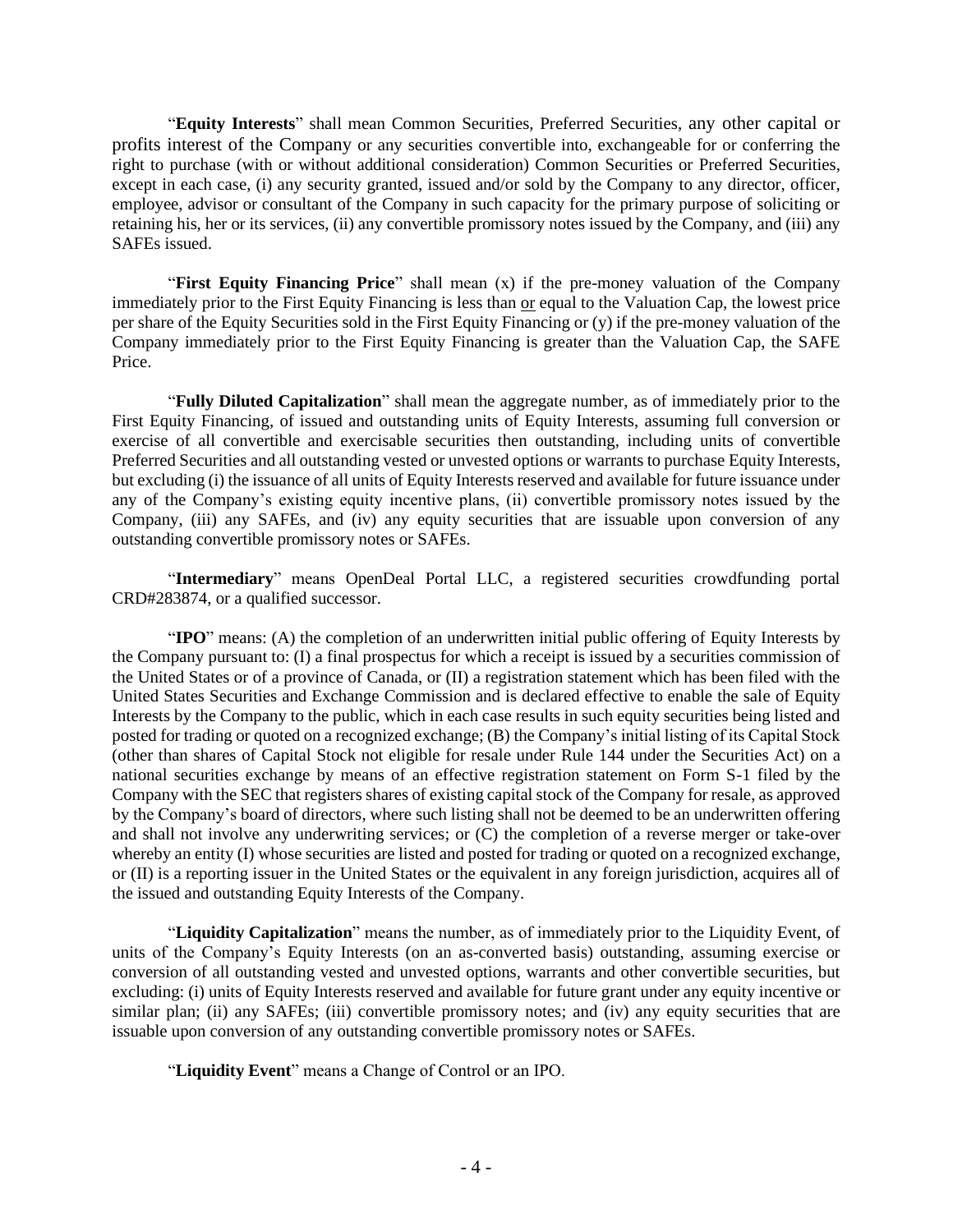"**Liquidity Price**" means the price per unit equal to (x) the Valuation Cap divided by (y) the Liquidity Capitalization.

"**Lock-up Period**" means the period commencing on the date of the final prospectus relating to the Company's IPO, and ending on the date specified by the Company and the managing underwriter(s). Such period shall not exceed one hundred eighty (180) days, or such other period as may be requested by the Company or an underwriter to accommodate regulatory restrictions on (i) the publication or other distribution of research reports, and (ii) analyst recommendations and opinions.

"**Preferred Securities**" means the preferred limited liability company membership units of the Company or preferred stock of the Company, if the Company is restructured as a corporation.

"**Regulation CF**" means Regulation Crowdfunding promulgated under the Securities Act.

"**SAFE**" means any simple agreement for future equity (or other similar agreement), including a Crowd SAFE, which is issued by the Company for bona fide financing purposes and which may convert into Equity Interests in accordance with its terms.

"**SAFE Price**" means the price per unit equal to (x) the Valuation Cap divided by (y) the Fully Diluted Capitalization.

#### **3.** *Company Representations*

(a) The Company is a limited liability company duly organized, validly existing and in good standing under the laws of the state of its organization, and has the power and authority to own, lease and operate its properties and carry on its business as now conducted.

(b) The execution, delivery and performance by the Company of this instrument is within the power of the Company and, other than with respect to the actions to be taken when equity is to be issued to the Investor, has been duly authorized by all necessary actions on the part of the Company. This instrument constitutes a legal, valid and binding obligation of the Company, enforceable against the Company in accordance with its terms, except as limited by bankruptcy, insolvency or other laws of general application relating to or affecting the enforcement of creditors' rights generally and general principles of equity. To the knowledge of the Company, it is not in violation of (i) its current organizational documents; (ii) any material statute, rule or regulation applicable to the Company; or (iii) any material indenture or contract to which the Company is a party or by which it is bound, where, in each case, such violation or default, individually, or together with all such violations or defaults, could reasonably be expected to have a material adverse effect on the Company.

(c) The performance and consummation of the transactions contemplated by this instrument do not and will not: (i) violate any material judgment, statute, rule or regulation applicable to the Company; (ii) result in the acceleration of any material indenture or contract to which the Company is a party or by which it is bound; or (iii) result in the creation or imposition of any lien upon any property, asset or revenue of the Company or the suspension, forfeiture, or nonrenewal of any material permit, license or authorization applicable to the Company, its business or operations.

(d) No consents or approvals are required in connection with the performance of this instrument, other than: (i) approvals from the Company's members or board of managers; (ii) any qualifications or filings under applicable securities laws; and (iii) necessary corporate approvals for the authorization of units of CF Shadow Series issuable pursuant to Section 1.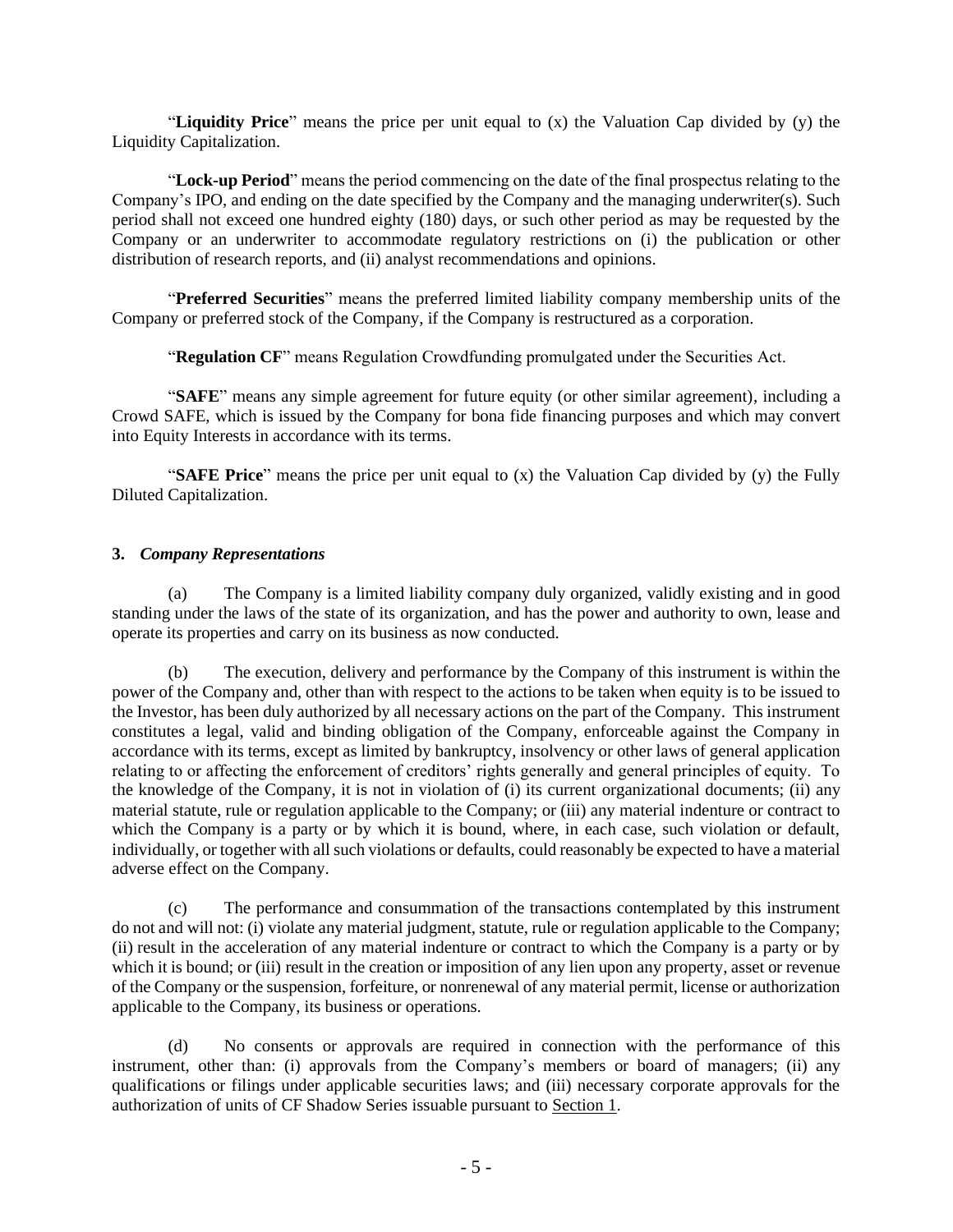(e) If the Company, prior to the conversion of this instrument, is restructured as a corporation, then it shall reserve from its authorized but unissued shares of Equity Interests for issuance and delivery upon the conversion of this instrument, such number of shares of the Equity Interests as necessary to effect the conversion contemplated by this instrument, and, from time to time, will take all steps necessary to amend its charter to provide sufficient authorized numbers of shares of the Equity Interests issuable upon the conversion of this instrument. All such shares shall be duly authorized, and when issued upon any such conversion, shall be validly issued, fully paid and non-assessable, free and clear of all liens, security interests, charges and other encumbrances or restrictions on sale and free and clear of all preemptive rights, except encumbrances or restrictions arising under federal or state securities laws.

(f) The Company is (i) not required to file reports pursuant to Section 13 or Section 15(d) of the Exchange Act, (ii) not an investment company as defined in Section 3 of the Investment Company Act of 1940 (the "**Investment Company Act**"), and is not excluded from the definition of investment company by Section 3(b) or Section 3(c) of the Investment Company Act, (iii) not disqualified from selling securities under Rule 503(a) of Regulation CF, (iv) not barred from selling securities under Section  $4(a)(6)$  of the Securities Act due to a failure to make timely annual report filings, (vi) not planning to engage in a merger or acquisition with an unidentified company or companies, and (vii) organized under, and subject to, the laws of a state or territory of the United States or the District of Columbia.

(g) The Company has, or will shortly after the issuance of this instrument, engage a transfer agent registered with the U.S. Securities and Exchange Commission to act as the sole registrar and transfer agent for the Company with respect to the Crowd SAFE.

# **4.** *Investor Representations*

(a) The Investor has full legal capacity, power and authority to execute and deliver this instrument and to perform its obligations hereunder. This instrument constitutes a valid and binding obligation of the Investor, enforceable in accordance with its terms, except as limited by bankruptcy, insolvency or other laws of general application relating to or affecting the enforcement of creditors' rights generally and general principles of equity.

(b) The Investor has been advised that this instrument and the underlying securities have not been registered under the Securities Act or any state securities laws and are offered and sold hereby pursuant to Section 4(a)(6) of the Securities Act. The Investor understands that neither this instrument nor the underlying securities may be resold or otherwise transferred unless they are registered under the Securities Act and applicable state securities laws or pursuant to Rule 501 of Regulation CF, in which case certain state transfer restrictions may apply.

(c) The Investor is purchasing this instrument and the securities to be acquired by the Investor hereunder for its own account for investment, not as a nominee or agent, and not with a view to, or for resale in connection with, the distribution thereof, and the Investor has no present intention of selling, granting any participation in, or otherwise distributing the same. The Investor understands that the Securities have not been, and will not be, registered under the Securities Act or any state securities laws, by reason of specific exemptions under the provisions thereof which depend upon, among other things, the bona fide nature of the investment intent and the accuracy of each Investor's representations as expressed herein.

(d) The Investor acknowledges, and is purchasing this instrument in compliance with, the investment limitations set forth in Rule 100(a)(2) of Regulation CF, promulgated under Section 4(a)(6)(B) of the Securities Act.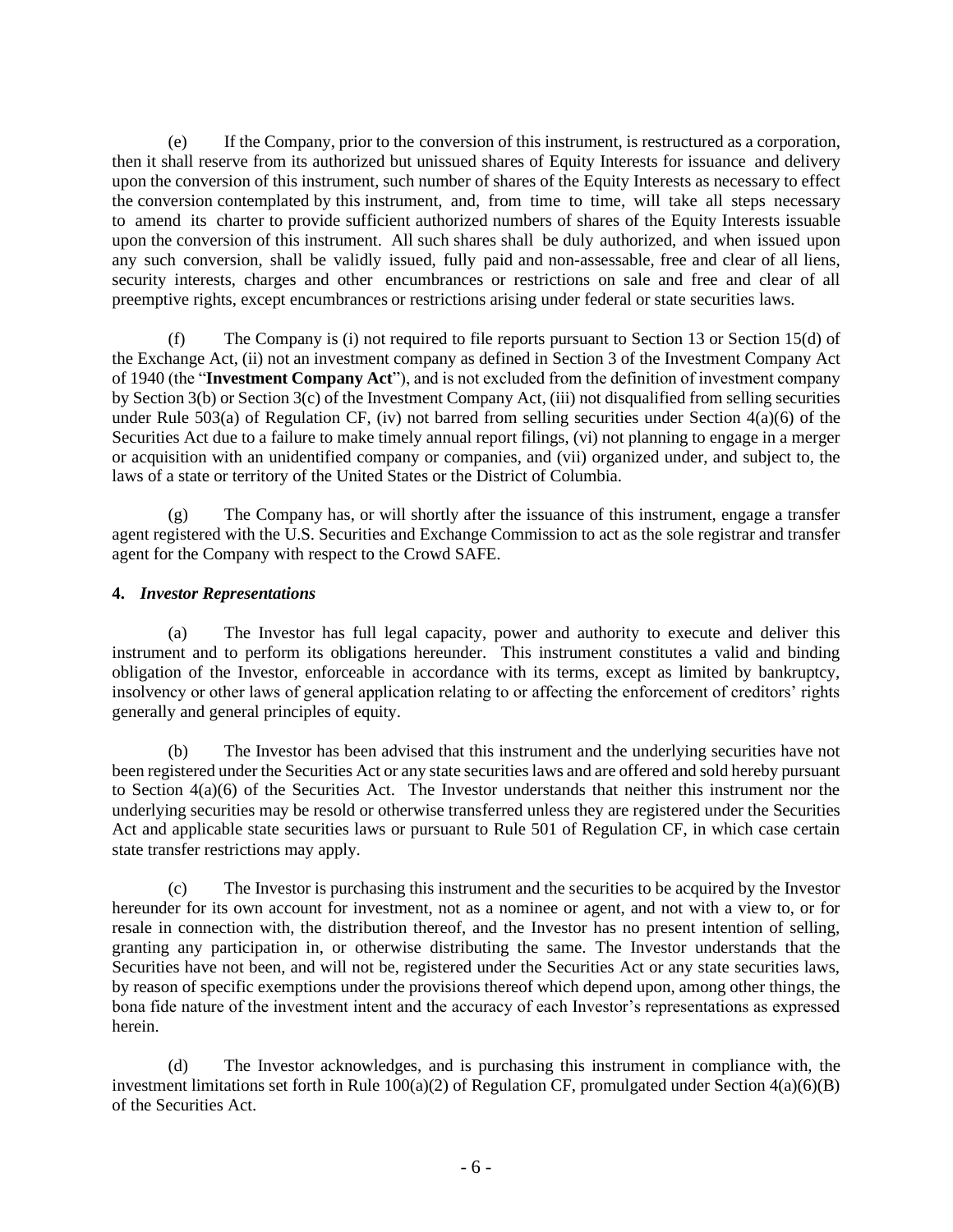(e) The Investor acknowledges that the Investor has received all the information the Investor has requested from the Company and the Investor considers necessary or appropriate for deciding whether to acquire this instrument and the underlying securities, and the Investor represents that the Investor has had an opportunity to ask questions and receive answers from the Company regarding the terms and conditions of this instrument and the underlying securities and to obtain any additional information necessary to verify the accuracy of the information given to the Investor. In deciding to purchase this instrument, the Investor is not relying on the advice or recommendations of the Company or of the Intermediary and the Investor has made its own independent decision that an investment in this instrument and the underlying securities is suitable and appropriate for the Investor. The Investor understands that no federal or state agency has passed upon the merits or risks of an investment in this instrument and the underlying securities or made any finding or determination concerning the fairness or advisability of this investment.

(f) The Investor understands and acknowledges that as a Crowd SAFE investor, the Investor shall have no voting, information or inspection rights, aside from any disclosure requirements the Company is required to make under relevant securities regulations.

(g) The Investor understands that no public market now exists for any of the securities issued by the Company, and that the Company has made no assurances that a public market will ever exist for this instrument and the securities to be acquired by the Investor hereunder.

(h) The Investor is not (i) a citizen or resident of a geographic area in which the purchase or holding of the Crowd SAFE and the underlying securities is prohibited by applicable law, decree, regulation, treaty, or administrative act, (ii) a citizen or resident of, or located in, a geographic area that is subject to U.S. or other applicable sanctions or embargoes, or (iii) an individual, or an individual employed by or associated with an entity, identified on the U.S. Department of Commerce's Denied Persons or Entity List, the U.S. Department of Treasury's Specially Designated Nationals List, the U.S. Department of State's Debarred Parties List or other applicable sanctions lists. Investor hereby represents and agrees that if Investor's country of residence or other circumstances change such that the above representations are no longer accurate, Investor will immediately notify Company. Investor further represents and warrants that it will not knowingly sell or otherwise transfer any interest in the Crowd SAFE or the underlying securities to a party subject to U.S. or other applicable sanctions.

(i) If the Investor is not a United States person (as defined by Section 7701(a)(30) of the Internal Revenue Code of 1986, as amended), the Investor hereby represents that it has satisfied itself as to the full observance of the laws of its jurisdiction in connection with any invitation, subscription and payment for, and continued ownership of, its beneficial interest in the Crowd SAFE and the underlying securities will not violate any applicable securities or other laws of the Investor's jurisdiction, including (i) the legal requirements within its jurisdiction for the subscription and the purchase of its beneficial interest in the Crowd SAFE; (ii) any foreign exchange restrictions applicable to such subscription and purchase; (iii) any governmental or other consents that may need to be obtained; and (iv) the income tax and other tax consequences, if any, that may be relevant to the purchase, holding, conversion, redemption, sale, or transfer of its beneficial interest in the Crowd SAFE and the underlying securities. The Investor acknowledges that the Company has taken no action in foreign jurisdictions with respect to the Crowd SAFE (and the Investor's beneficial interest therein) and the underlying securities.

(j) If the Investor is a corporate entity: (i) such corporate entity is duly incorporated, validly existing and in good standing under the laws of the state of its incorporation, and has the power and authority to enter into this Crowd SAFE; (ii) the execution, delivery and performance by the Investor of this Crowd SAFE is within the power of the Investor and has been duly authorized by all necessary actions on the part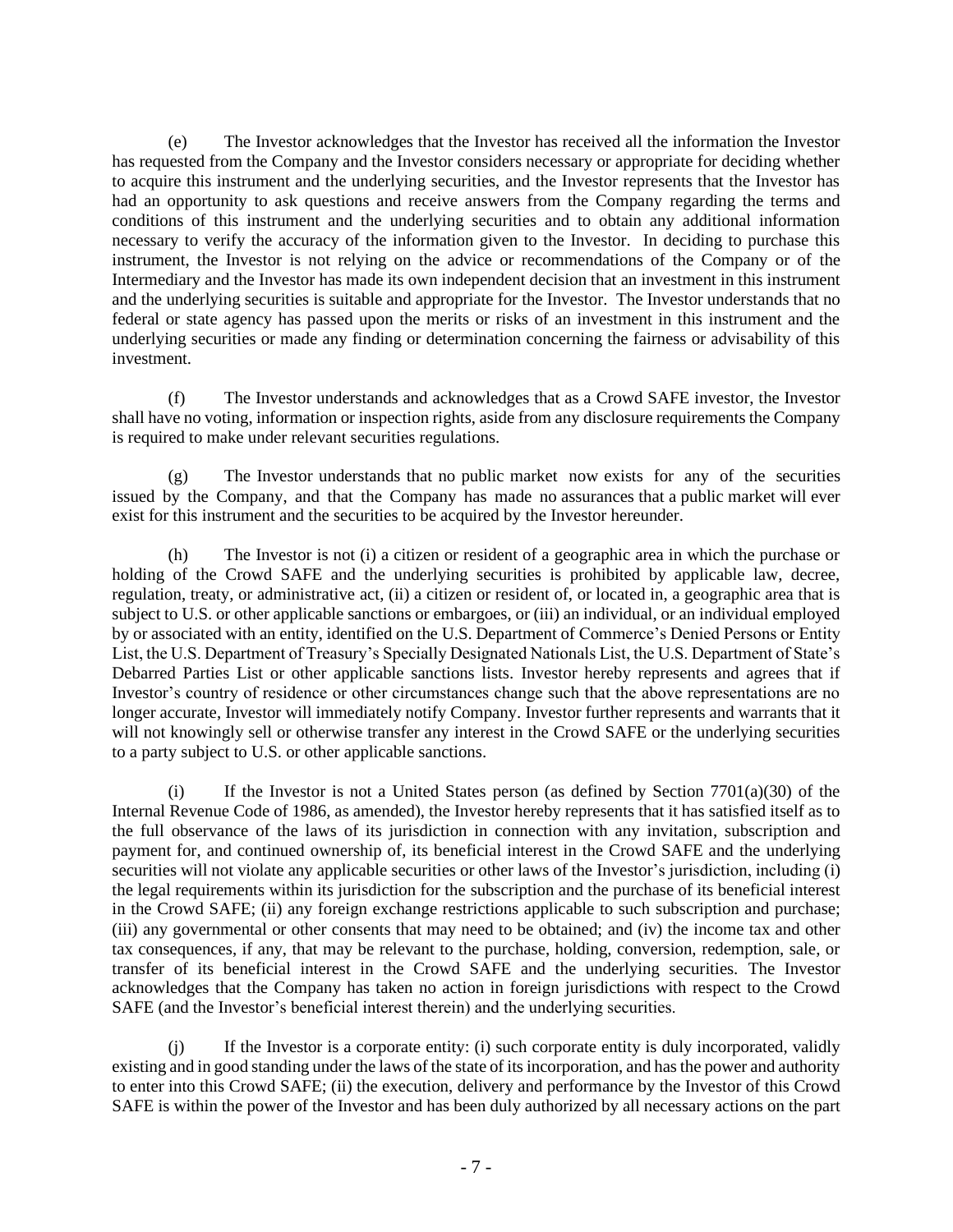of the Investor; (iii) to the knowledge of the Investor, it is not in violation of its current organizational documents, any material statute, rule or regulation applicable to the Investor; and (iv) the performance of this Crowd SAFE does not and will not violate any material judgment, statute, rule or regulation applicable to the Investor; result in the acceleration of any material indenture or contract to which the Investor is a party or by which it is bound, or otherwise result in the creation or imposition of any lien upon the Purchase Amount.

(k) The Investor further acknowledges that it has read, understood, and had ample opportunity to ask Company questions about its business plans, "Risk Factors," and all other information presented in the Company's Form C and the offering documentation filed with the SEC.

(l) The Investor represents that the Investor understands the substantial likelihood that the Investor will suffer a **TOTAL LOSS** of all capital invested, and that Investor is prepared to bear the risk of such total loss.

# **5.** *Transfer Restrictions*.

(a) The Investor hereby agrees that during the Lock-up Period it will not, without the prior written consent of the managing underwriter: (A) lend; offer; pledge; sell; contract to sell; sell any option or contract to purchase; purchase any option or contract to sell; grant any option, right, or warrant to purchase; or otherwise transfer or dispose of, directly or indirectly, any units of Equity Interests or any securities convertible into or exercisable or exchangeable (directly or indirectly) for Equity Interests (whether such units or any such securities are then owned by the Investor or are thereafter acquired); or (B) enter into any swap or other arrangement that transfers to another, in whole or in part, any of the economic consequences of ownership of such securities; whether any such transaction described in clause (A) or (B) above is to be settled by delivery of Equity Interests or other securities, in cash, or otherwise.

(b) The foregoing provisions of  $Section 5(a)$  will: (x) apply only to the IPO and will not apply to the sale of any of the Company's securities issued to an underwriter pursuant to an underwriting agreement; (y) not apply to the transfer of any Company's securities to any trust for the direct or indirect benefit of the Investor or the immediate family of the Investor, provided that the trustee of the trust agrees to be bound in writing by the restrictions set forth herein, and provided further that any such transfer will not involve a disposition for value; and (z) be applicable to the Investor only if all managers, officers and directors of the Company are subject to the same restrictions and the Company uses commercially reasonable efforts to obtain a similar agreement from all members individually owning more than 5% of the outstanding Common Securities or any securities convertible into or exercisable or exchangeable (directly or indirectly) for Common Securities. Notwithstanding anything herein to the contrary, the underwriters in connection with the IPO are intended third-party beneficiaries of Section 5(a) and will have the right, power and authority to enforce the provisions hereof as though they were a party hereto. The Investor further agrees to execute such agreements as may be reasonably requested by the underwriters in connection with the IPO that are consistent with Section  $5(a)$  or that are necessary to give further effect thereto.

(c) In order to enforce the foregoing covenant, the Company may impose stop transfer instructions with respect to the Investor's registrable securities of the Company (and the Company securities or securities of every other person subject to the foregoing restriction) until the end of the Lock-up Period. The Investor agrees that a legend reading substantially as follows will be placed on all certificates representing all of the Investor's registrable securities of the Company (and the securities of the Company held by every other person subject to the restriction contained in Section  $5(a)$ :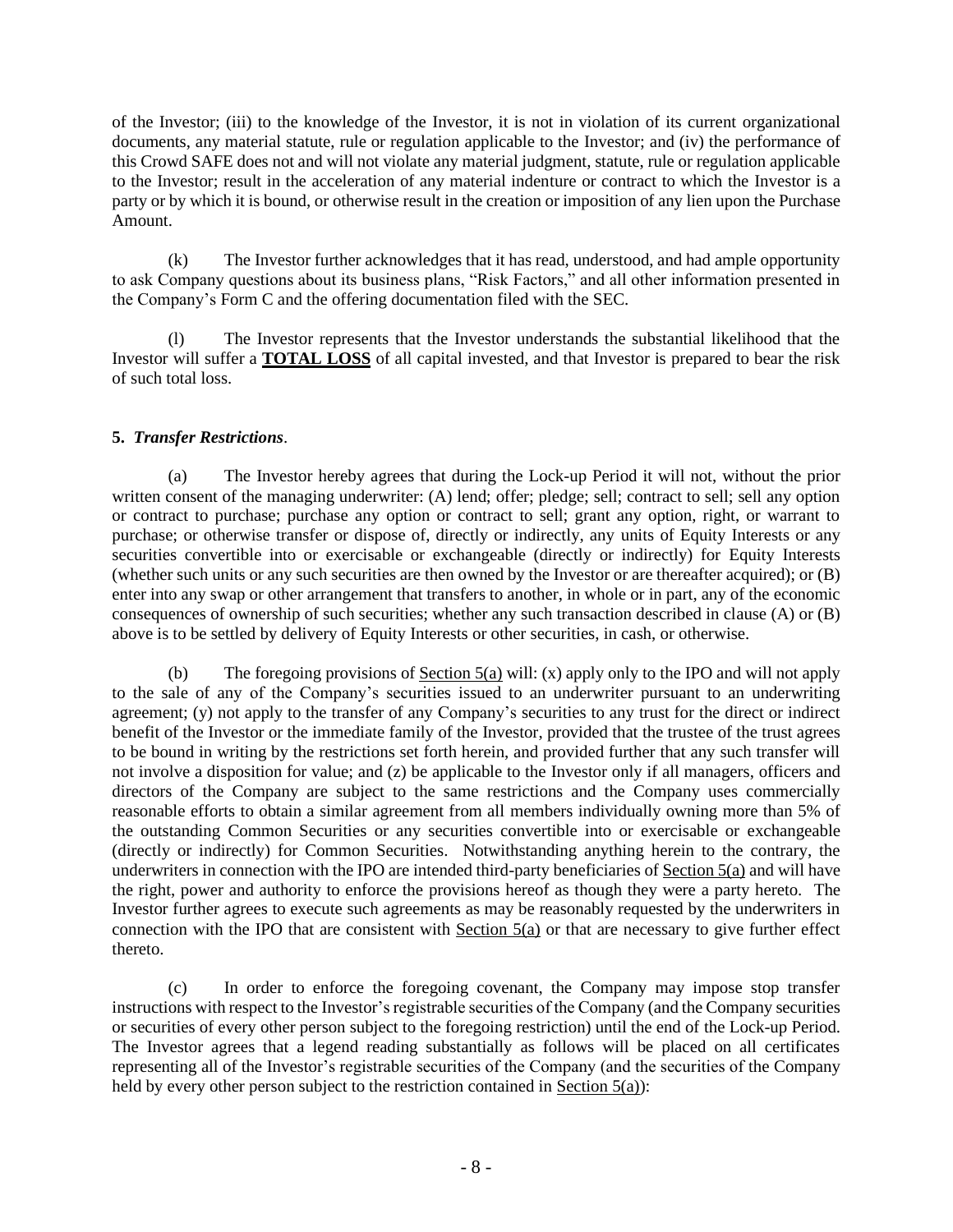THE SECURITIES REPRESENTED BY THIS CERTIFICATE ARE SUBJECT TO A LOCK-UP PERIOD BEGINNING ON THE EFFECTIVE DATE OF THE COMPANY'S REGISTRATION STATEMENT FILED UNDER THE SECURITIES ACT OF 1933, AS AMENDED, AS SET FORTH IN AN AGREEMENT BETWEEN THE COMPANY AND THE ORIGINAL HOLDER OF THESE SECURITIES, A COPY OF WHICH MAY BE OBTAINED AT THE COMPANY'S PRINCIPAL OFFICE. SUCH LOCK-UP PERIOD IS BINDING ON TRANSFEREES OF THESE SECURITIES.

(d) Without in any way limiting the representations and warranties set forth in Section 4 above, the Investor further agrees not to make any disposition of all or any portion of this instrument or the underlying securities unless and until the transferee has agreed in writing for the benefit of the Company to make the representations and warranties set out in Section 4 and the undertaking set out in Section 5(a) and:

(i) There is then in effect a registration statement under the Securities Act covering such proposed disposition and such disposition is made in accordance with such registration statement; or

(ii) The Investor shall have notified the Company of the proposed disposition and shall have furnished the Company with a detailed statement of the circumstances surrounding the proposed disposition and, if reasonably requested by the Company, the Investor shall have furnished the Company with an opinion of counsel reasonably satisfactory to the Company that such disposition will not require registration of such securities under the Securities Act.

(e) The Investor agrees that it shall not make any disposition of this instrument or any underlying securities to any of the Company's competitors, as determined by the Company in good faith.

(f) The Investor understands and agrees that the Company will place the legend set forth below or a similar legend on any book entry or other forms of notation evidencing this Crowd SAFE and any certificates evidencing the underlying securities, together with any other legends that may be required by state or federal securities laws, the Company's organizational documents, any other agreement between the Investor and the Company or any agreement between the Investor and any third party:

THIS INSTRUMENT HAS BEEN ISSUED PURSUANT TO SECTION 4(A)(6) OF THE SECURITIES ACT OF 1933, AS AMENDED (THE "SECURITIES ACT"), AND NEITHER IT NOR ANY SECURITIES ISSUABLE PURSUANT HERETO HAVE BEEN REGISTERED UNDER THE SECURITIES ACT OR THE SECURITIES LAWS OF ANY STATE. THESE SECURITIES MAY NOT BE OFFERED, SOLD OR OTHERWISE TRANSFERRED, PLEDGED OR HYPOTHECATED EXCEPT AS PERMITTED BY RULE 501 OF REGULATION CROWDFUNDING UNDER THE SECURITIES ACT AND APPLICABLE STATE SECURITIES LAWS OR PURSUANT TO AN EFFECTIVE REGISTRATION STATEMENT OR EXEMPTION THEREFROM.

### **6.** *Miscellaneous*

(a) The Investor agrees to execute the Nominee Rider and Waiver, attached hereto as Exhibit A contemporaneously and in connection with the purchase of this Crowd SAFE.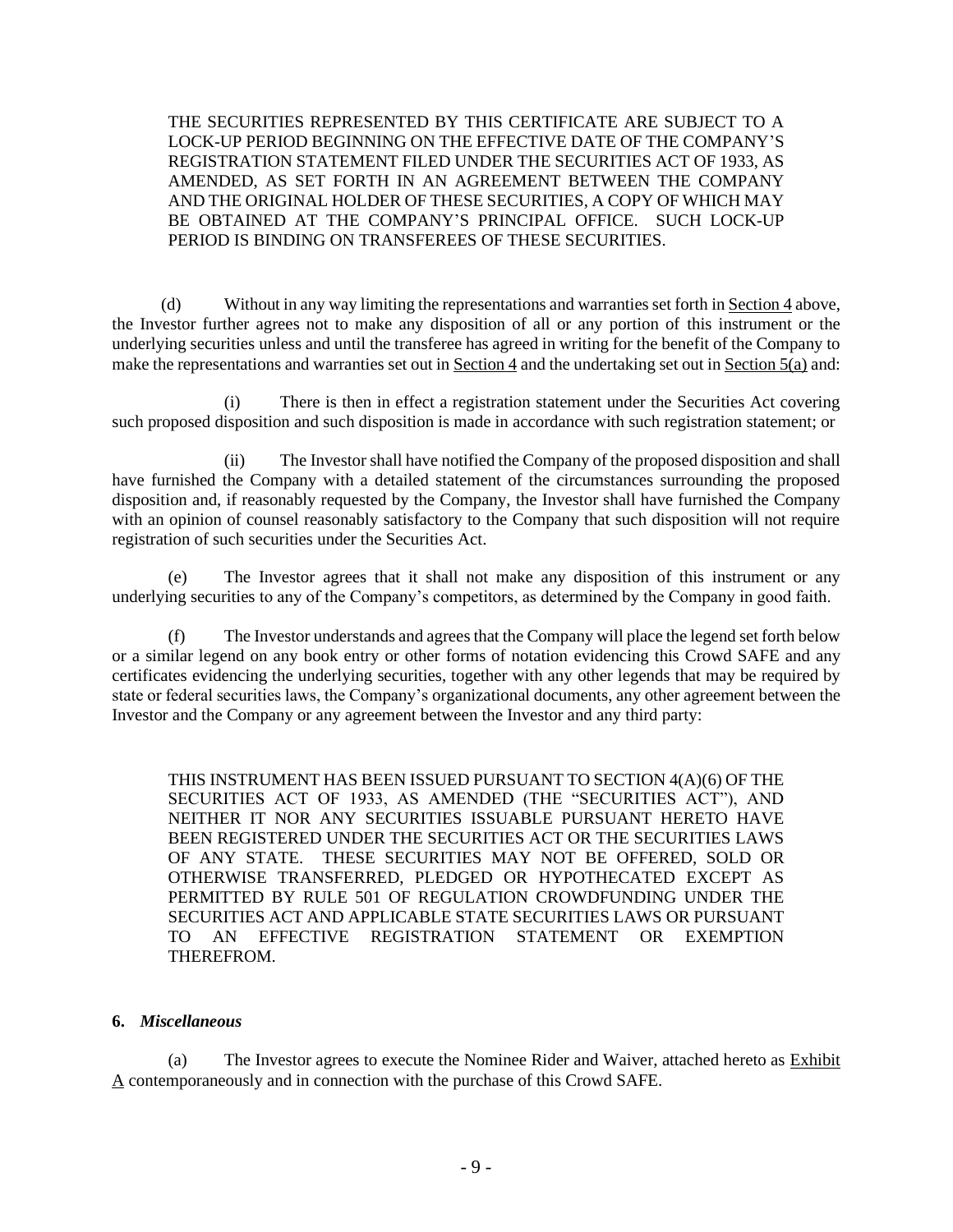(b) The Investor agrees to take any and all actions determined in good faith by the Company's board of managers or equivalent governance body to be advisable to reorganize this instrument and any Equity Interests issued pursuant to the terms of this instrument into a special purpose vehicle or other entity designed to aggregate the interests of holders of Crowd SAFEs.

(c) Any provision of this instrument may be amended, waived or modified only upon the written consent of either (i) the Company and the Investor, or (ii) the Company and the majority of the Investors (calculated based on the Purchase Amount of each Investors Crowd SAFE).

(d) Any notice required or permitted by this instrument will be deemed sufficient when delivered personally or by overnight courier or sent by email to the relevant address listed on the signature page, or 48 hours after being deposited in the U.S. mail as certified or registered mail with postage prepaid, addressed to the party to be notified at such party's address listed on the signature page, as subsequently modified by written notice.

(d) The Investor is not entitled, as a holder of this instrument, to vote or receive dividends or be deemed the holder of Equity Interests for any purpose, nor will anything contained herein be construed to confer on the Investor, as such, any of the rights of a member of the Company or any right to vote for the election of directors/manager(s) or upon any matter submitted to member at any meeting thereof, or to give or withhold consent to any corporate action or to receive notice of meetings, or to receive subscription rights or otherwise until units have been issued upon the terms described herein.

(e) Neither this instrument nor the rights contained herein may be assigned, by operation of law or otherwise, by either party without the prior written consent of the other; *provided, however*, that this instrument and/or the rights contained herein may be assigned without the Company's consent by the Investor to any other entity who directly or indirectly, controls, is controlled by or is under common control with the Investor, including, without limitation, any general partner, managing member, officer or director of the Investor, or any venture capital fund now or hereafter existing which is controlled by one or more general partners or managing members of, or units the same management company with, the Investor; and *provided, further*, that the Company may assign this instrument in whole, without the consent of the Investor, in connection with a reincorporation to change the Company's domicile or organizational form.

(f) In the event any one or more of the terms or provisions of this instrument is for any reason held to be invalid, illegal or unenforceable, in whole or in part or in any respect, or in the event that any one or more of the terms or provisions of this instrument operate or would prospectively operate to invalidate this instrument, then such term(s) or provision(s) only will be deemed null and void and will not affect any other term or provision of this instrument and the remaining terms and provisions of this instrument will remain operative and in full force and effect and will not be affected, prejudiced, or disturbed thereby.

(g) All securities issued under this instrument may be issued in whole or fractional parts, in the Company's sole discretion.

(h) All rights and obligations hereunder will be governed by the laws of the State of Florida, without regard to the conflicts of law provisions of such jurisdiction.

(i) Any dispute, controversy or claim arising out of, relating to or in connection with this instrument, including the breach or validity thereof, shall be determined by final and binding arbitration administered by the American Arbitration Association (the "**AAA**") under its Commercial Arbitration Rules and Mediation Procedures ("**Commercial Rules**"). The award rendered by the arbitrator shall be final, non-appealable and binding on the parties and may be entered and enforced in any court having jurisdiction. There shall be one arbitrator agreed to by the parties within twenty (20) days of receipt by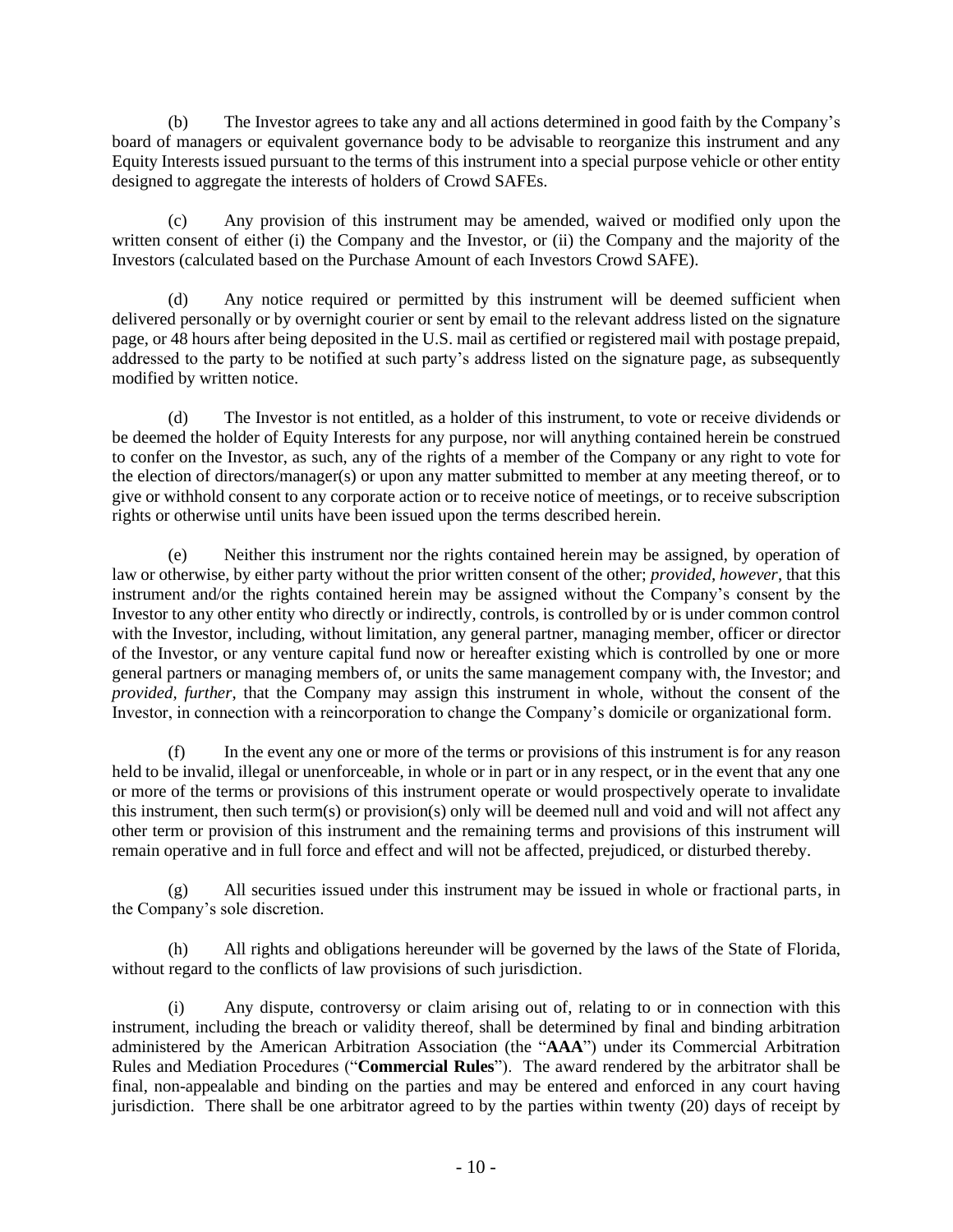respondent of the request for arbitration or, in default thereof, appointed by the AAA in accordance with its Commercial Rules. The place of arbitration shall be Fort Lauderdale, Florida. Except as may be required by law or to protect a legal right, neither a party nor the arbitrator may disclose the existence, content or results of any arbitration without the prior written consent of the other parties.

(j) The parties acknowledge and agree that for United States federal and state income tax purposes this Crowd SAFE is, and at all times has been, intended to be characterized as stock, and more particularly as common stock for purposes of Sections 304, 305, 306, 354, 368, 1036 and 1202 of the Internal Revenue Code of 1986, as amended. Accordingly, the parties agree to treat this Crowd SAFE consistent with the foregoing intent for all United States federal and state income tax purposes (including, without limitation, on their respective tax returns or other informational statements).

(k) The Investor agrees any action contemplated by this Crowd SAFE and requested by the Company must be completed by the Investor within thirty (30) calendar days of receipt of the relevant notice (whether actual or constructive) to the Investor.

(*Signature page follows*)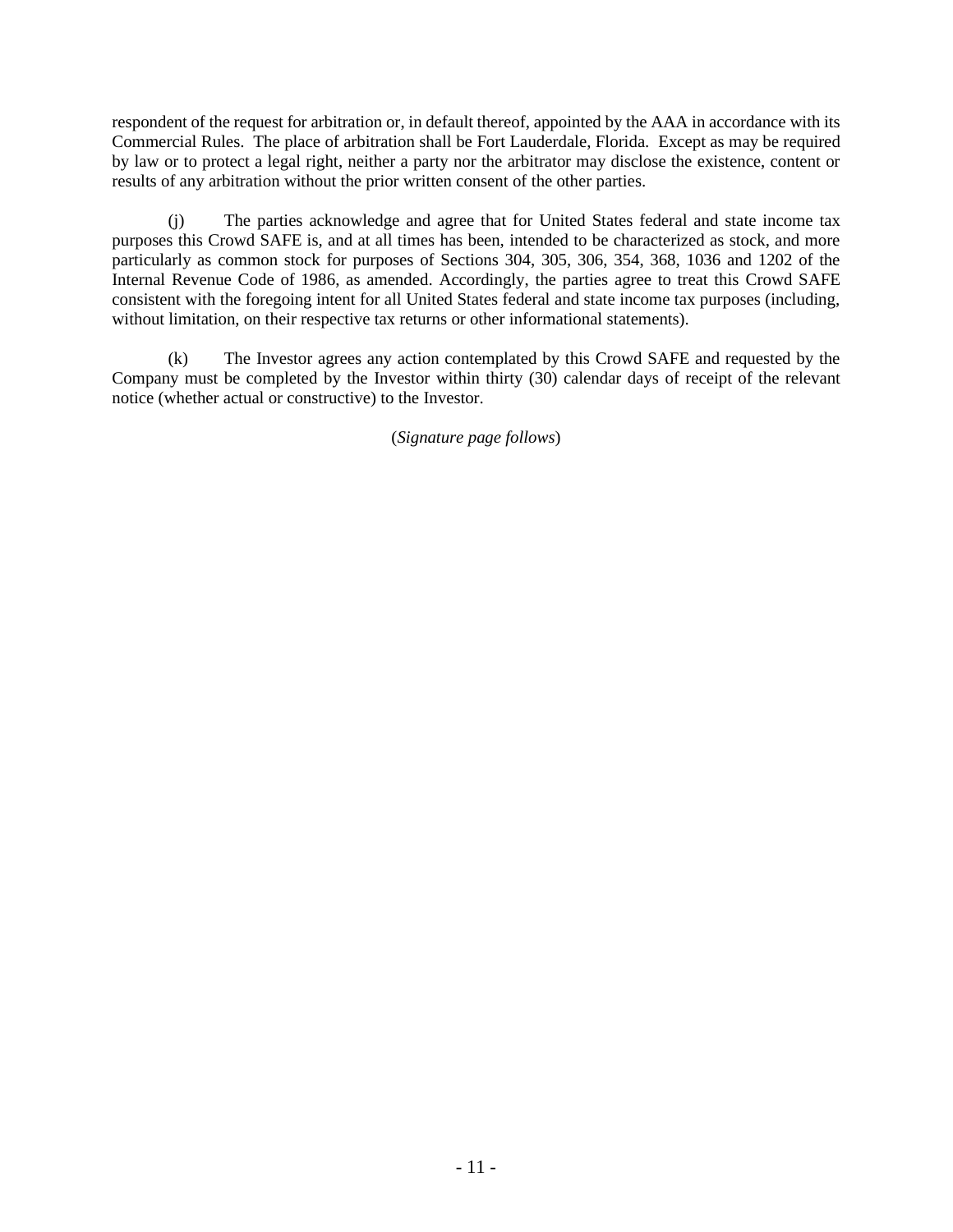IN WITNESS WHEREOF, the undersigned have caused this instrument to be duly executed and delivered.

# **REFERRIZER, LLC**

By: Name: Andrija Cvijovic Title: Chief Executive Officer Address: 7860 W. Commercial Blvd., #741, Lauderhill, FL 33351, United States Email: andre.c@referrizer.com

#### **INVESTOR:**

By: Name: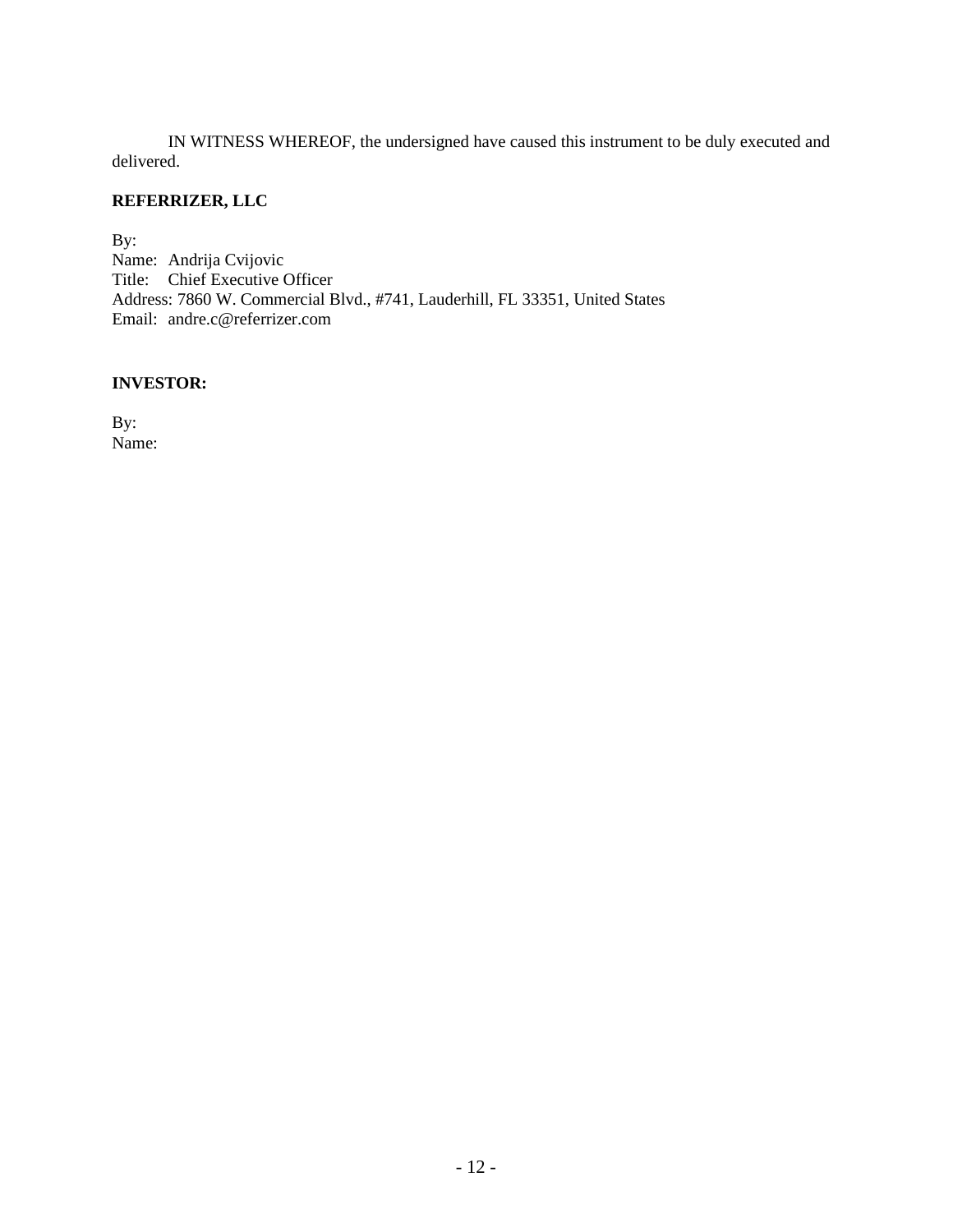#### **Exhibit A –** *Nominee Rider and Waiver*

#### **Nominee Rider and Waiver**

Republic Investment Services LLC (f/k/a NextSeed Services, LLC) (the "**Nominee**") is hereby appointed to act on behalf of the Investor as agent and proxy in all respects under the Crowd SAFE Series 2022 issued by Referrizer, LLC (the "**Security**"), to receive all notices and communications on behalf of the Investor, cause the Security or any securities which may be acquired upon conversion thereof (the "**Conversion Securities**") to be custodied with a qualified custodian, and, to the extent the Securities or Conversion Securities are entitled to vote at any meeting or take action by consent, Nominee is authorized and empowered to vote and act on behalf of Investor in all respects thereto until the expiry of the Term (as defined below) (collectively the "**Nominee Services**"). Defined terms used in this Nominee Rider are controlled by the Security unless otherwise defined.

Nominee shall vote all such Securities and Conversion Securities consistently at the direction of the Chief Executive Officer of Referrizer, LLC. Neither Nominee nor any of its affiliates nor any of their respective officers, partners, equity holders, managers, officers, directors, employees, agents or representatives shall be liable to Investor for any action taken or omitted to be taken by it hereunder, or in connection herewith or therewith, except for damages caused by its or their own recklessness or willful misconduct.

Upon any conversion of the Securities into Conversion Securities of the Company, in accordance with the terms of the Securities, Nominee will execute and deliver to the Issuer all transaction documents related to such transaction or other corporate event causing the conversion of the Securities in accordance therewith; *provided,* that such transaction documents are the same documents to be entered into by all holders of other Securities of the same class issued by the Company that will convert in connection with the equity financing or corporate event and being the same as the purchasers in the equity financing or corporate transaction. The Investor acknowledges and agrees, as part of the process, the Nominee may open an account in the name of the Investor with a qualified custodian and allow the qualified custodian to take custody of the Conversion Securities in exchange for a corresponding beneficial interest held by the Investor. Upon any such conversion or changing of title, Nominee will take reasonable steps to send notice to the Investor, using the last known contact information of such Investor.

The "**Term"** the Nominee Services will be provided will be the earlier of the time which the Securities or any Conversion Securities are (i) terminated, (ii) registered under the Exchange Act, or (iii) the time which the Nominee, the Investor and the Company mutually agree to terminate the Nominee Services.

To the extent you provide the Issuer with any personally identifiable information in connection with your election to invest in the Securities, the Issuer and its affiliates may share such information with the Nominee, the Intermediary, and the appointed transfer agent for the Securities solely for the purposes of facilitating the offering of the Securities and for each party to provide services with respect to the ownership and administration of the Securities. Investor irrevocably consents to such uses of Investor's personally identifiable information for these purposes during the Term and Investor acknowledges that the use of such personally identifiable information is necessary for the Nominee to provide the Nominee **Services** 

#### *(Remainder of Page Intentionally Blank – Signature Page to Follow)*